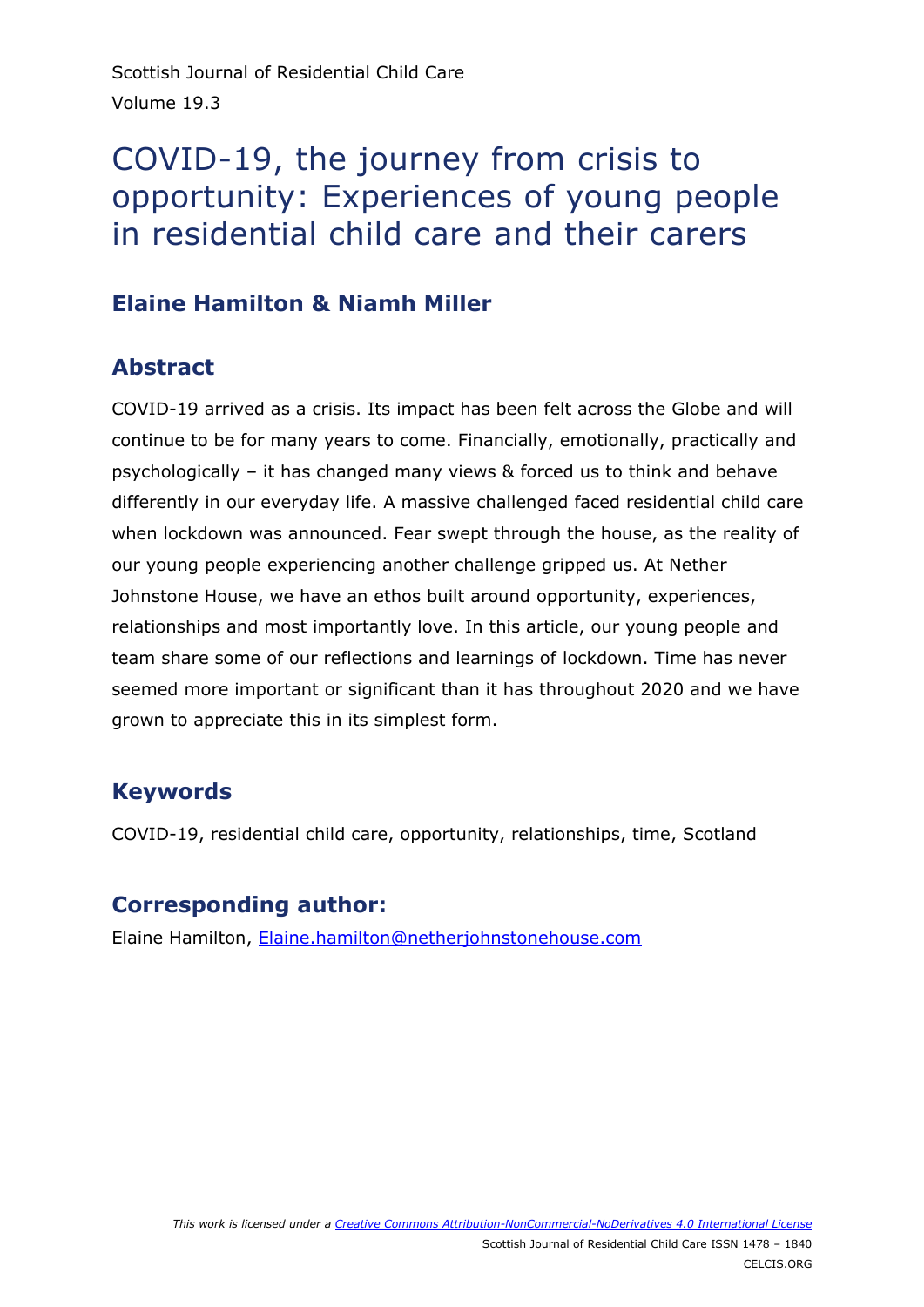#### **Nether Johnstone House in 2020**

2020 – the year the world changed. Throughout history, the world has experienced many catastrophes, disasters and pandemics. We have read and heard about them, even seen the movie! Yet, most of us have never experienced one. Well at least, that is until COVID-19. An out of control virus, spreading like wildfire across the world. More than a million people already have lost their lives to something that cannot physically be seen, yet its destruction towards humanity and life as we know it is all very visible. At Nether Johnstone House (NJH), a residential child care house on the outskirts of Glasgow, we focused on creating opportunities from the changes to our lifestyles. Our core values; Love, Live, Laugh, Learn, Nurture, Joy and Hope, are based upon social pedagogy principles. COVID-19 has given us greater insight into the impact these beliefs and practices have had on the care, support and nurture our young people have experienced and has allowed us to take stock of the value of time, our environment and our shared journeys.

Although, our young people are no strangers to change, COVID-19 brought with it an opportunity for a 'shared experience'. Social pedagogy can be defined simply as '.... the social education of people,' (Charfe and Gardner, 2019, p. 6). Embracing this concept within NJH, allowed for the exploration of creativity, curiosity and purposeful engagement with the young people to help structure and contain their environment throughout the uncertainty of the unfolding pandemic. When we are born, we are immediately connected to people. In social pedagogy this is known as the relational universe. Other human beings make up our relational universe and over time these connections grow and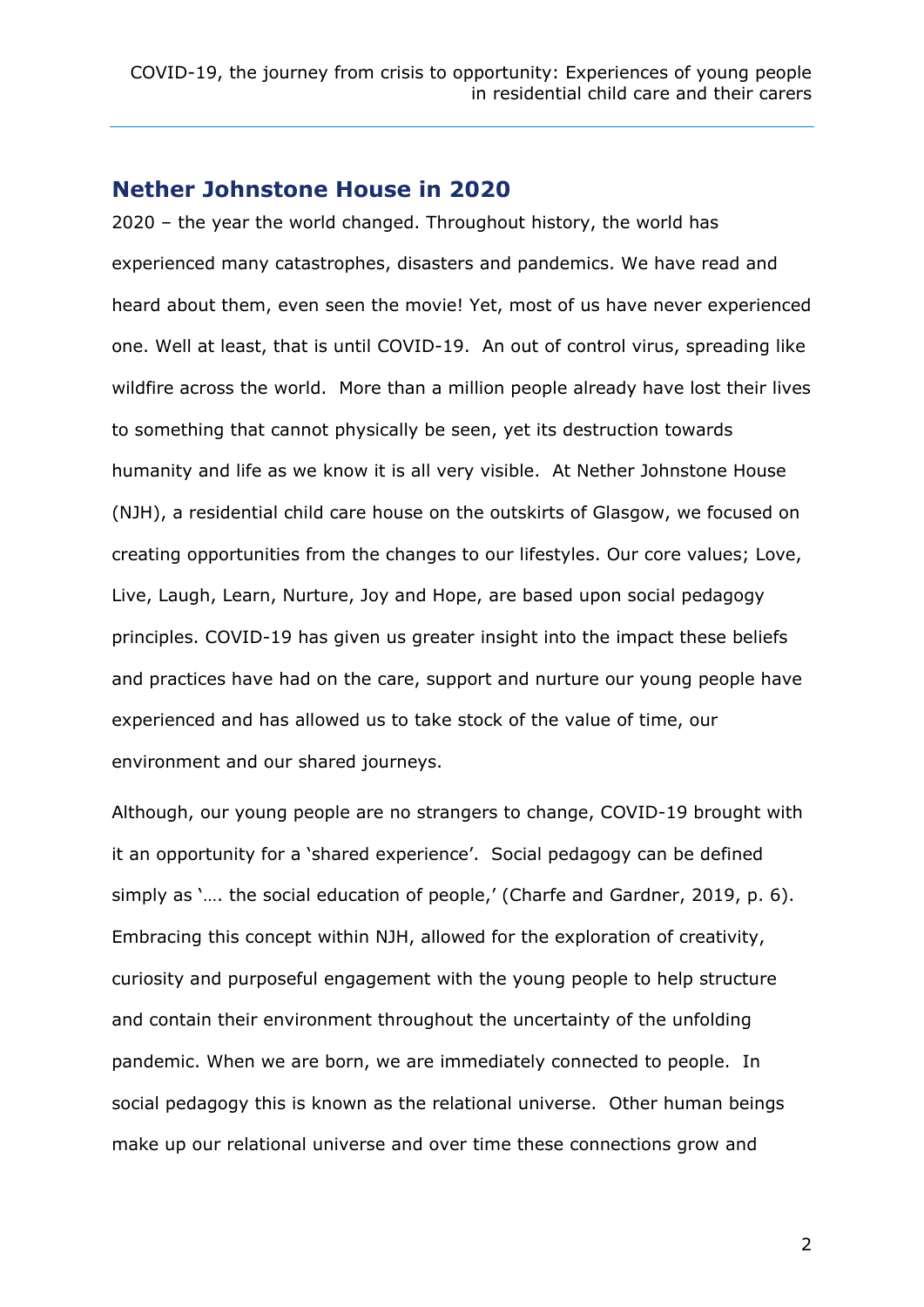deepen (Charfe and Gardner, 2019). The young people at NJH have experienced many disruptions to their relationships. Placement moves, allocation of new workers, moving school and the loss and gain of friendships have all impacted on their individual 'relational universes' and subsequently impacts on how they view/experience relationships (thempra.org.uk). COVID-19 by its very nature sought to disrupt this further. With this in mind, everyone at NJH worked hard to ensure that any relational impacts were positive and developmental for all our young people.

To do this, we embraced our experience and knowledge of engagement and participation. Everyone was in this together and this would be the 'motto' to see us through. The common third is a concept of social pedagogy, which focuses on the use of activities to grow and develop relationships between young people and practitioners (Charfe and Gardner, 2019). The use of purposeful activity to create shared experiences helps to enhance communication, understanding and builds upon the development of equal and reciprocal relationships (Bird and Eichsteller, 2011; Smith, 2015).

Ceasing opportunities amongst the chaos of COVID-19 became a speciality at NJH. As a team, we were committed to demonstrating hope and security for our young people. We wanted them to feel safe, loved and hold some agency around what the coming days and weeks would look like. We used our 'newly found time' to identify new skills and challenges that we would like to achieve and set about doing these together. For one young person, the desire to cycle for longer periods of time and covering a greater distance became a personal challenge. The team rallied with him and introduced Dynamic Youth Awards as a way of celebrating this achievement. Together, with the team and other young people in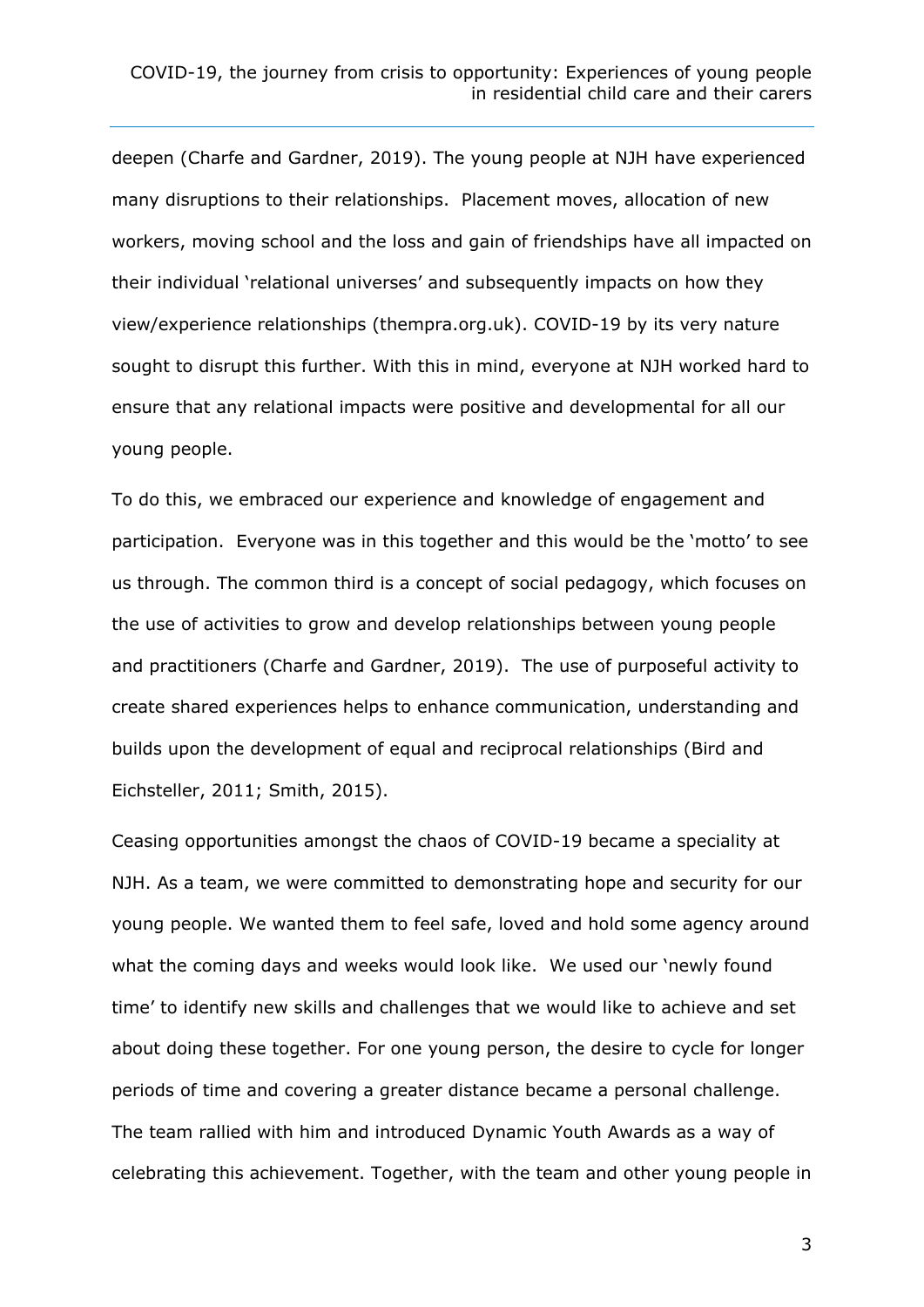the house, he set a target and over the course of several weeks built upon his stamina and experience of cycling to help him. For weeks, plans around cycling were top of the agenda within the house and the young person found himself encouraged and supported by people who were not directly part of the activity but who appreciated the value. The day he achieved his target was a huge celebration. There was a great sense of pride from the young person and this was felt throughout the house and even within the wider community of NJH and the residential child care community. Everything about this achievement celebrates the use of the common third and the growth of natural mutual relationships.

## **Daily routines**

Day to day changes within the routine of the house meant that young people were more actively involved in preparing menus, shopping lists and cooking. We created a 'COVID-19 survival list' for our young people to consider what 'thing's' they may need or want throughout the week. Together, we worked on these and found that the process helped inform our thinking and that of our young people about what 'actually' mattered and why. We were able to rationalise and makes sense of the evolving circumstances, learning together about COVID-19 and what it meant for each of the young people, what they needed from the team supporting them & what they themselves could bring to support those around them was an exceptionally powerful journey.

In August 2020, after lockdown restrictions began to ease the young people and team met to reflect on the previous few months, discuss the challenges, opportunities and successes. This was really powerful and left everyone with a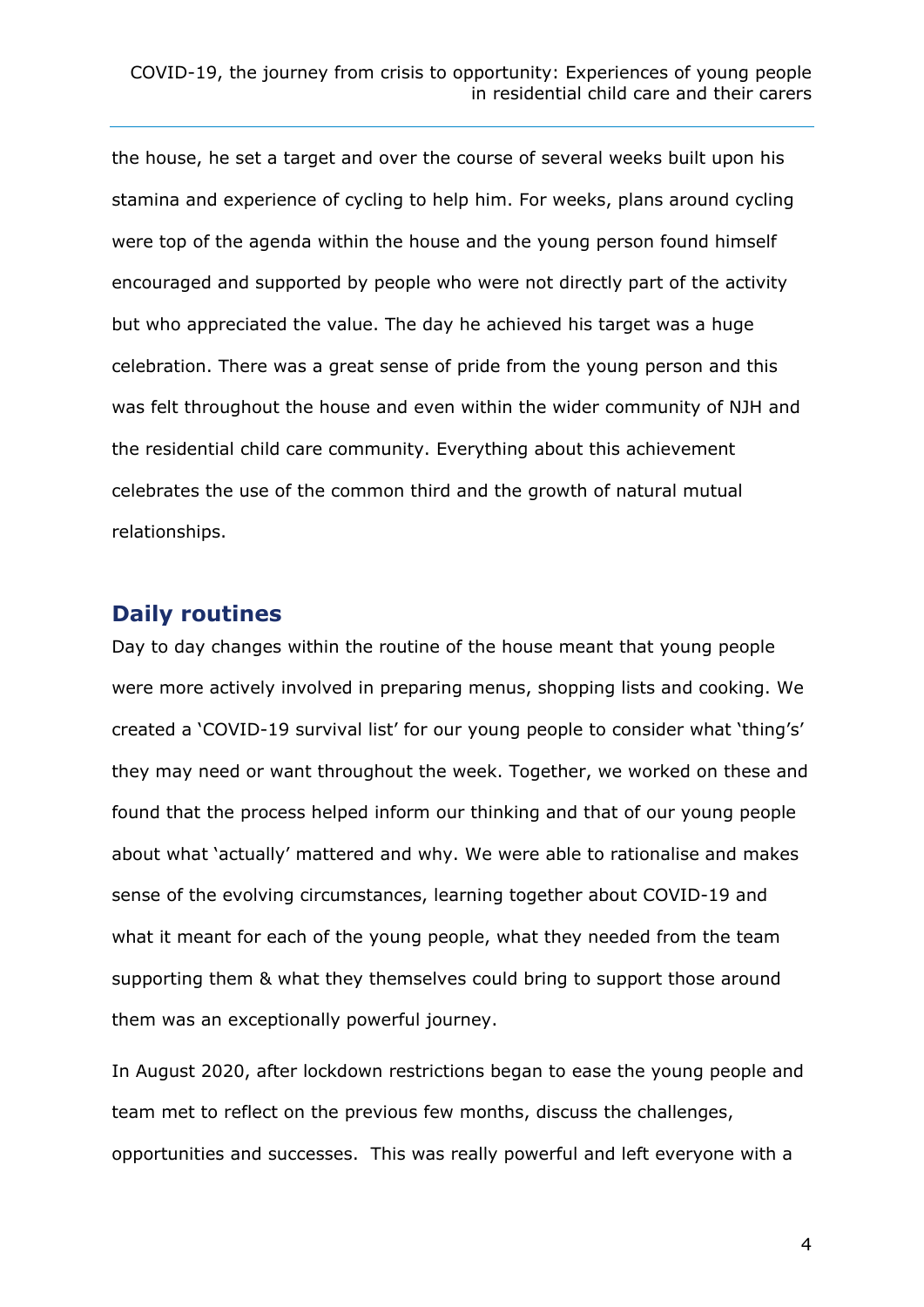deep sense of pride. The recognition and appreciation that collectively we had not only 'survived lockdown', but everyone had an achievement to celebrate. We made slide shows of the memories, achievements and learning and these helped us reflect on the enormity of the experience. From here, we decided to tell our story. The story of NJH. We had experienced this together and we wanted to share it together. So, we set out some questions to prompt discussion amongst the young people, we used team meetings to gain the thoughts of the team & with a notion of sharing to help others see what worked for us, we decided to co-write this article. Our young people have enjoyed participating in a number of events over the past few years, sharing their experience and learning – in the knowledge that this might reach other young people, or adults choosing to work in residential child care. A legacy to be proud of.

#### **A journey of the unknown**

Each young person at NJH embarked on a journey of the unknown that has in turn moulded a perception of their new reality. The young people have all identified the many highs and lows of this experience whilst continuing to reflect on their perpetual development. Their relationships and feeling part of a larger 'community' has allowed our young people to develop coping mechanisms which they now use, confidently in day to day life. COVID-19 has allowed our young people to morally develop. The development of a conscious and the ability to take an ideological stance (Kohlberg, 1984) was a notion that as a team we have witnessed throughout the pandemic.

One young person, 'Natasha', aged 17 when asked about her experiences during COVID-19 spoke about how during difficult times her relationships were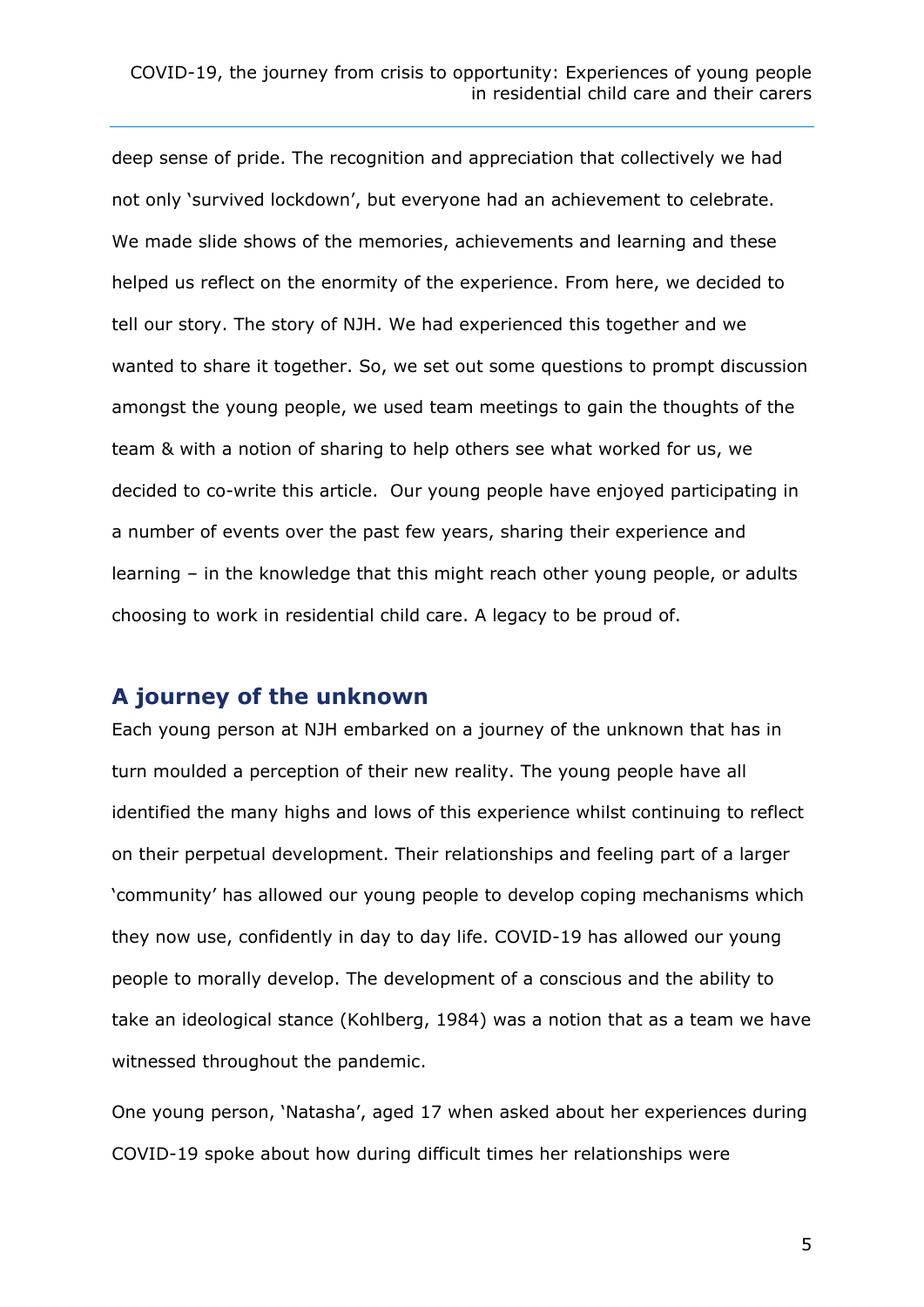#### COVID-19, the journey from crisis to opportunity: Experiences of young people in residential child care and their carers

enhanced. Typically, she imagined that due to being able to see family and friends less this could potentially damage or allow relationships to drift. This young person used the experience of COVID-19 to focus on the people who matters in her life and concentrate on the aspects of the relationships that were positive. She told us:

Not everyone in NJH is who I would choose to spend time with, but throughout Covid-19 I have learned something new about each of them and found something that I like in everyone.

As a staff team the relationships with the young people suddenly became even more pure and had a real sense of authenticity. A residential child care worker told us:

The time has allowed me to find more things in common with all of the young people and has allowed me the opportunity to engage in their hobbies…. This has definitely supported the development of a stronger bond and I can see now that the young person seeks guidance and advice from me, on a more regular and general basis.

One reason for this could be that this was a shared experience. COVID-19 was affecting everybody's lives holistically. In this situation workers where on a journey *with* the young people which allowed them to learn and develop together (Garfat and Fulcher, 2011)

This was especially important during the pandemic as we wanted the young people to understand the decision making, which resulted in many of the unprecedented changed within the house. One young person explained that at NJH she wasn't shielded from the reality of the devastation that was occurring across the world but instead she was educated to understand it and act on it to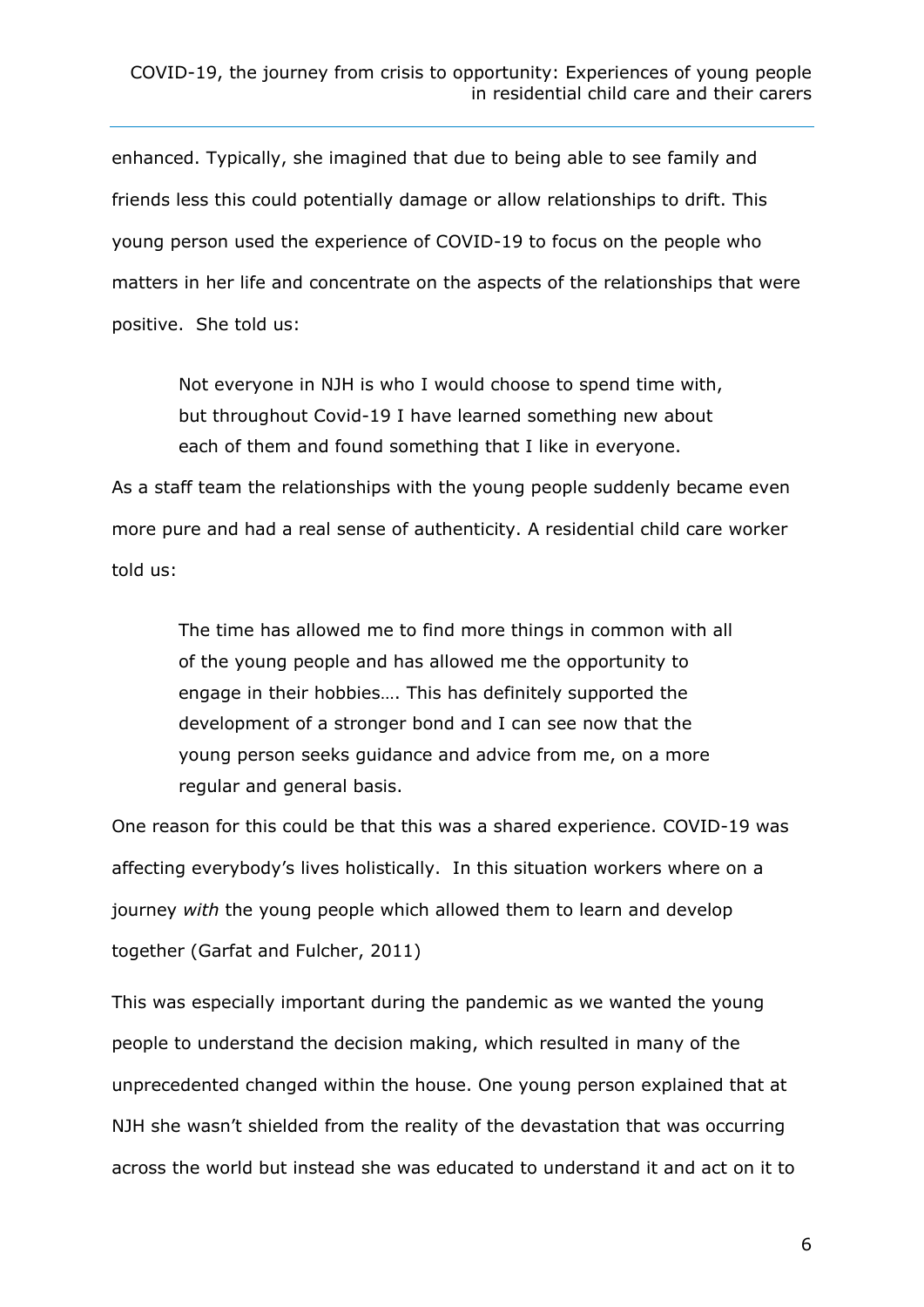keep others safe. Each young person was expected to take on a whole sense of responsibility for not only keeping themselves safe but also others. Through speaking with our young people about their experience we can identify that they had a real sense of pride and belonging. One of our young people emphasised how much she values the position she is in whilst residing at NJH. Stating that she felt the levels of support were what got her through many of the difficult times during the pandemic. She told us that the team continued to be emotionally available at all times for our young people and responded when needed.

## **Routines**

Within NJH the impact of COVID-19 saw our 'routines, rhythms and rituals' disrupted. Schools closed, face to face appointments stopped and family visits seemed like a distant memory. One of our young people said that the loss of routine in his life made him feel a sense of panic and he missed the educational environment where he could partake in socialisation out with the house on a day to day basis. It is considered important for children who live in a residential setting to have routines and structure in their day to day lives. These help to restore some coherence to the chaotic circumstances that they have come from (Kornerup, 2009). Routines allow children and young people to have a sense of predictability. However, during the pandemic it was extremely difficult to sustain the routines they had become accustomed to. As we moved through the pandemic and experienced the ever-changing regulations, we were able to reintroduce different routines and structures to the house and our young people. At this point it was very evident that the young people and workers were 'in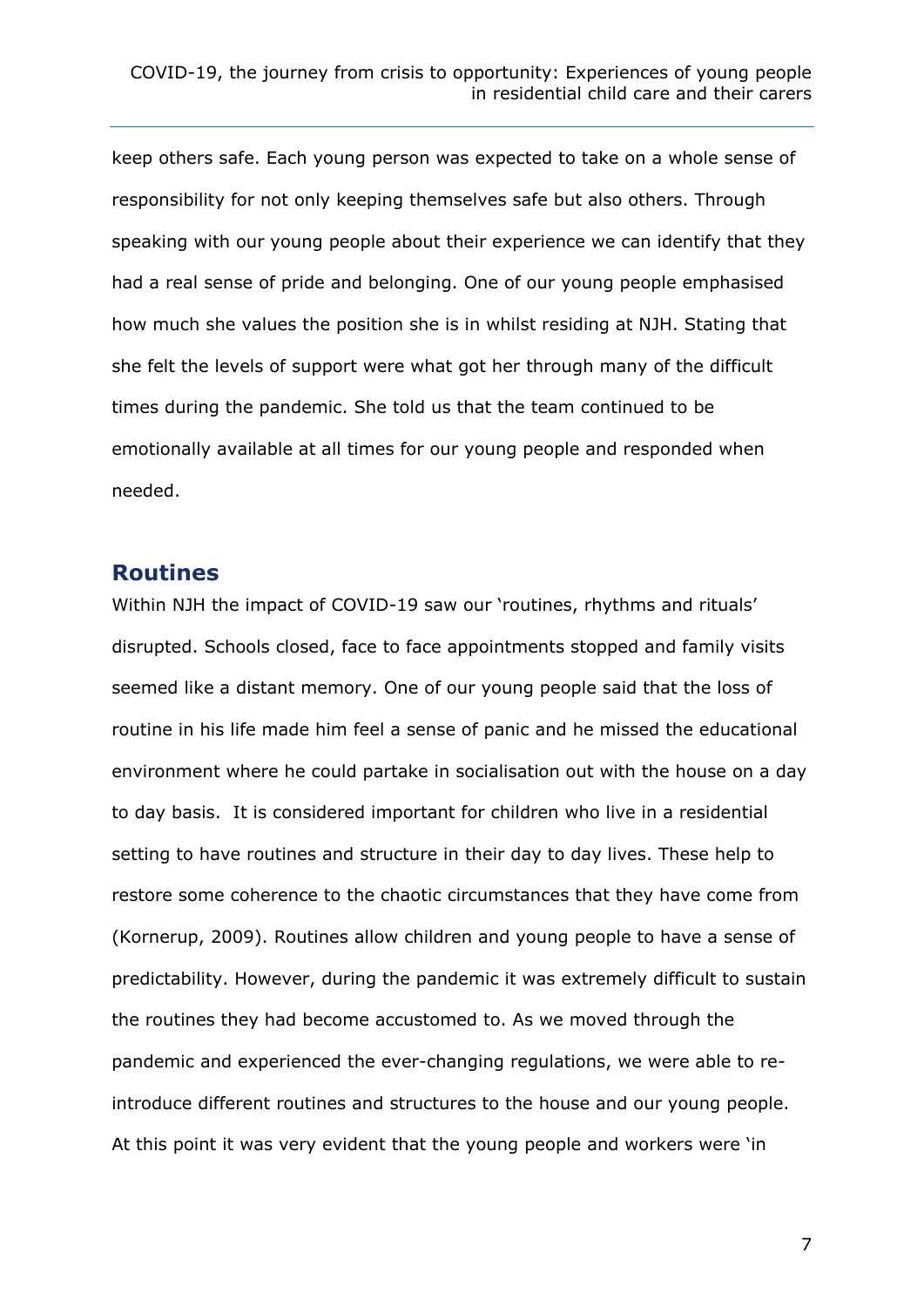tune' with one and other which allowed an acceptance of the pandemic to be formed.

Whilst speaking to one of our young people about the notion of being in 'ockdown and not being able to see anyone out with the house she spoke about how she used this as an opportunity to express herself in a more elaborate way. Acquiring a safe place of belonging for children and young people in residential care where their life experiences have often been disrupted and insecure can often be difficult. 'Sarah', aged 17, told us that she felt her relationships within the house with the team and young people meant that she felt as if she wasn't going to be judged. She noted that throughout the lockdown period she felt safe whilst at NJH.

When I was able to visit the local supermarket supported by staff I was able to see that these changes had affected everyone and the measures taken at NJH had been put in place to keep me and everyone safe……they felt normal and right.

This is central to a child's development, ensuring that they grow up with a healthy sense of identity, security, and sense of belonging (Jack, 2010). Due to our rural setting this meant that this young person could spend time around all of her favourite animals which kept her occupied and she formed many companionships with various dogs and horses! It even led to the development of a new pet policy designed to support the team to bring their pets safely to the house to spend time with our young people. Animal Magic (Care Inspectorate, 2018) highlights the many benefits of having animals within a care setting. At NJH, we were able to support our young people to understand that different pets have different needs by creating 'pet profiles'. This understanding that each pet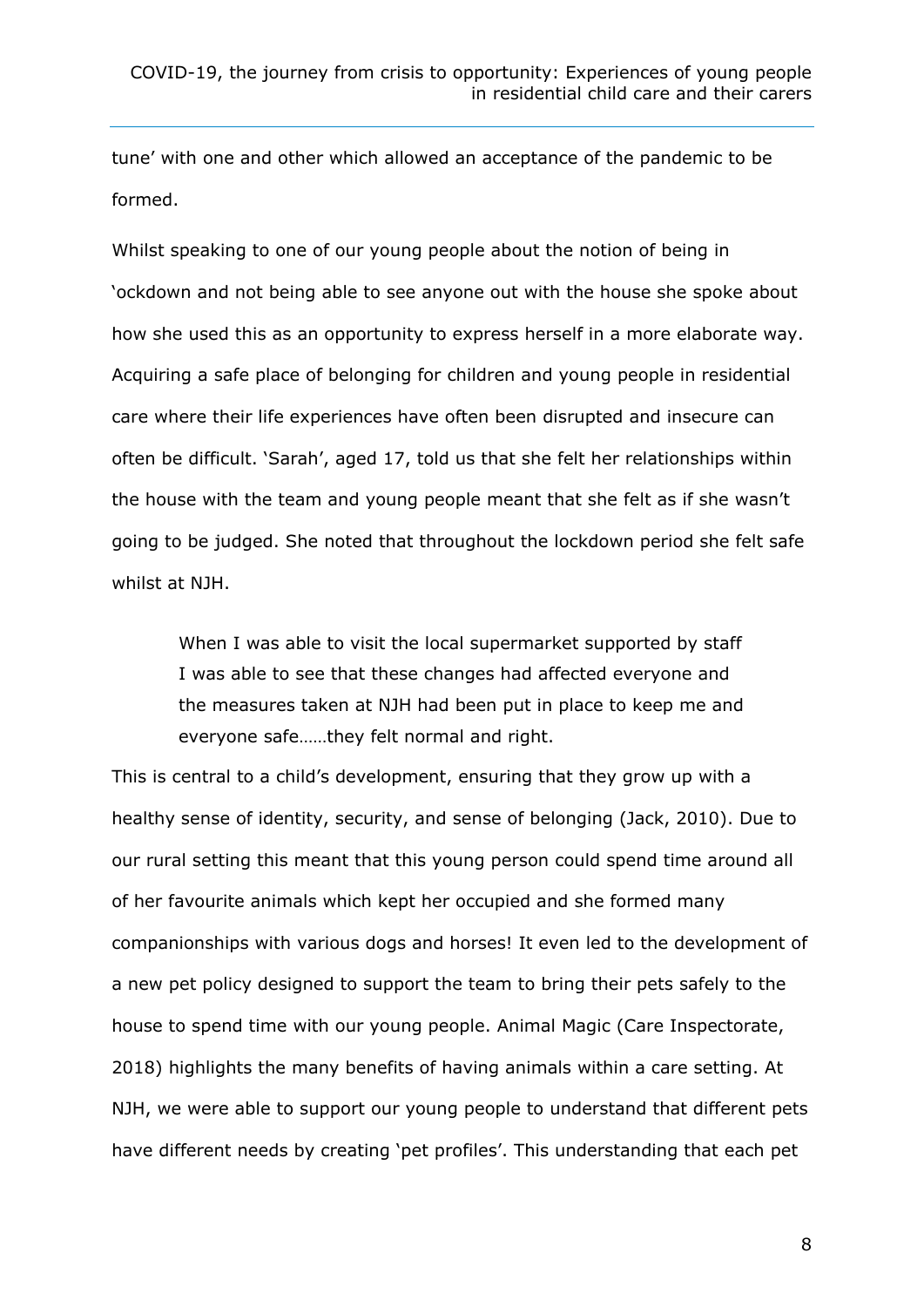needed different approaches helped our young people in their understanding of their own individual needs and led to greater empathy and connections between them throughout the lockdown period when visiting family and friends was not possible. Garfat and Fulcher (2011) identify love as one of the key characteristics of a child and youth care approach. Although, all our young people were missing family and friends the love and solidarity that exists at NJH was felt by all. Our young people enjoy a cuddle or 10 from workers or occasionally each other. The use of touch is critical to physical, emotional and cognitive development and helps with the ability to manage stress (Steckley, 2011).

On the other hand, the halt of day to day life meant that our young people had more time to focus on themselves and be content with the basics of life. Board games were a firm favourite ironically 'frustration' was always a top choice! Life moved at a slower pace and it gave us all more time to appreciate the small things. All of our young people had many achievements throughout the pandemic, and they continue to do so now. The Diamond Model (Eichsteller and Holthoff, 2012) symbolises that there is a diamond in all of us. It recognises that all human beings have a plethora of skills, knowledge and abilities that are unique to us. The Diamond Model has four key aims which are wellbeing and happiness, holistic learning, relationships and empowerment. These are all used to output positive experiences for the individual.

Nettle (2005) argues that expectations in society nowadays are unrealistically high and a consumer culture drives this ideology that in fact only exists in small numbers of people. Children in care could perhaps be perceived as particularly vulnerable to unrealistic messages of what they think and should expect from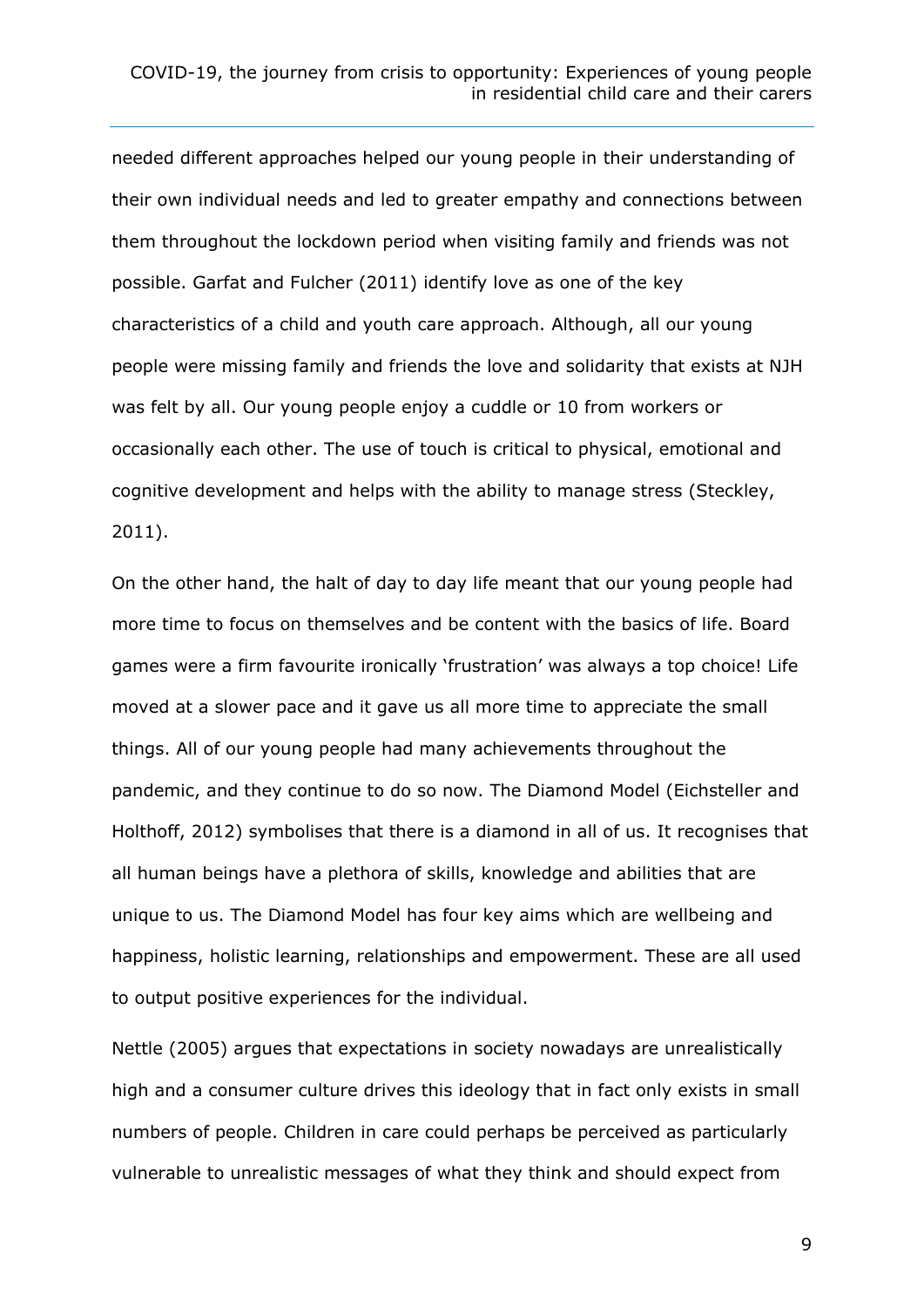life. However, in this case Nether Johnstone House has witnessed all their young people be extremely resilient to all of the adversities that they were faced with during the pandemic. We saw many negatives be turned into positives for example one of our young people who used to spend a lot of the time at the cinema and shopping chose to focus on his fitness and achieved many fitness goals throughout the time period.

Our young people were continuously searching for updates on the pandemic and were able to share information about how this was affecting different countries across the world. They engaged in a holistic manner and developed a great understanding of the widespread effect of the virus. With this came many learning opportunities such as reading the news daily and allowing them to develop opinions on the many controversies that occurred from this pandemic. Social Pedagogy allows for the child or young person to take ownership of their own view of the universe. Very rarely does it prepare them for being challenged on their perception. COVID-19 has posed many occasions where their perception of reality has been challenged and they have had to adapt this on many occasions.

Young people told us that they enjoyed the added benefit of time to explore some of their beliefs and thoughts about the world and what was happening with the team in an open and informed way. The natural discussions and how they evolved help to shape and enhance relationships which in turn has led to new ways of thinking amongst the team about supporting young people daily and through more significant times. This led to the mutual development of individualised looked after reports and personalised achievement records, and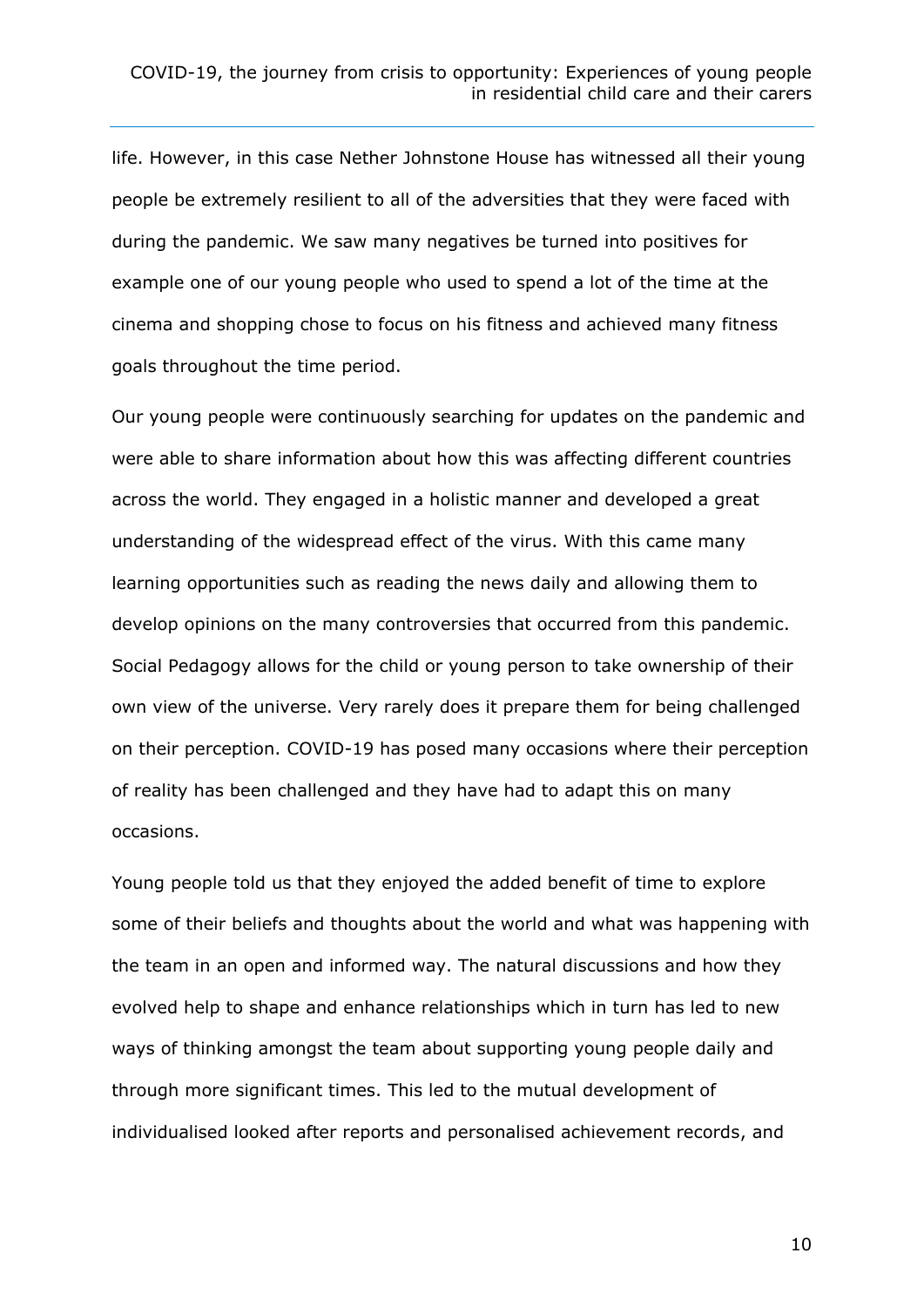helped young people feel part of and a level responsibility for their journey through COVID-19.

Containment during COVID-19 has been a key component to ensuring that our young people have felt safe and secure. For a period of time our children were physically contained due to the government restrictions. This was tough. However, their understanding of this was aided by the continuous education they were receiving from members of the team regarding the COVID-19 outbreak. Ward (1995) says the needs that children have for both physical and emotional containment. Many of our young people experienced anxieties and times of feeling low during the pandemic. However, due to the inclusive culture that exists at NJH, new coping mechanisms were formed that helped utilise the physical containment in a way that provided emotional containment and we were able to see developments amongst our young people in their ability to manage difficult emotions. One young person noted:

Since coming to NJH I have become so much better at managing my anger. I have a punch bag that I use, and I no longer always feel like I am going to lose control.

Children learn how to respond to situations, how to identify their feelings and emotions by the adults around them (Triesman, 2017). Our role as carers has been one of honesty. We have shared this experience together, acknowledged fear and impact and demonstrated to our young people how to work through this. The result being that our young people feel equipped and knowledgeable, they trust those caring for them to make the best decisions and they are involved in the planning and preparation for whatever may come next. A recent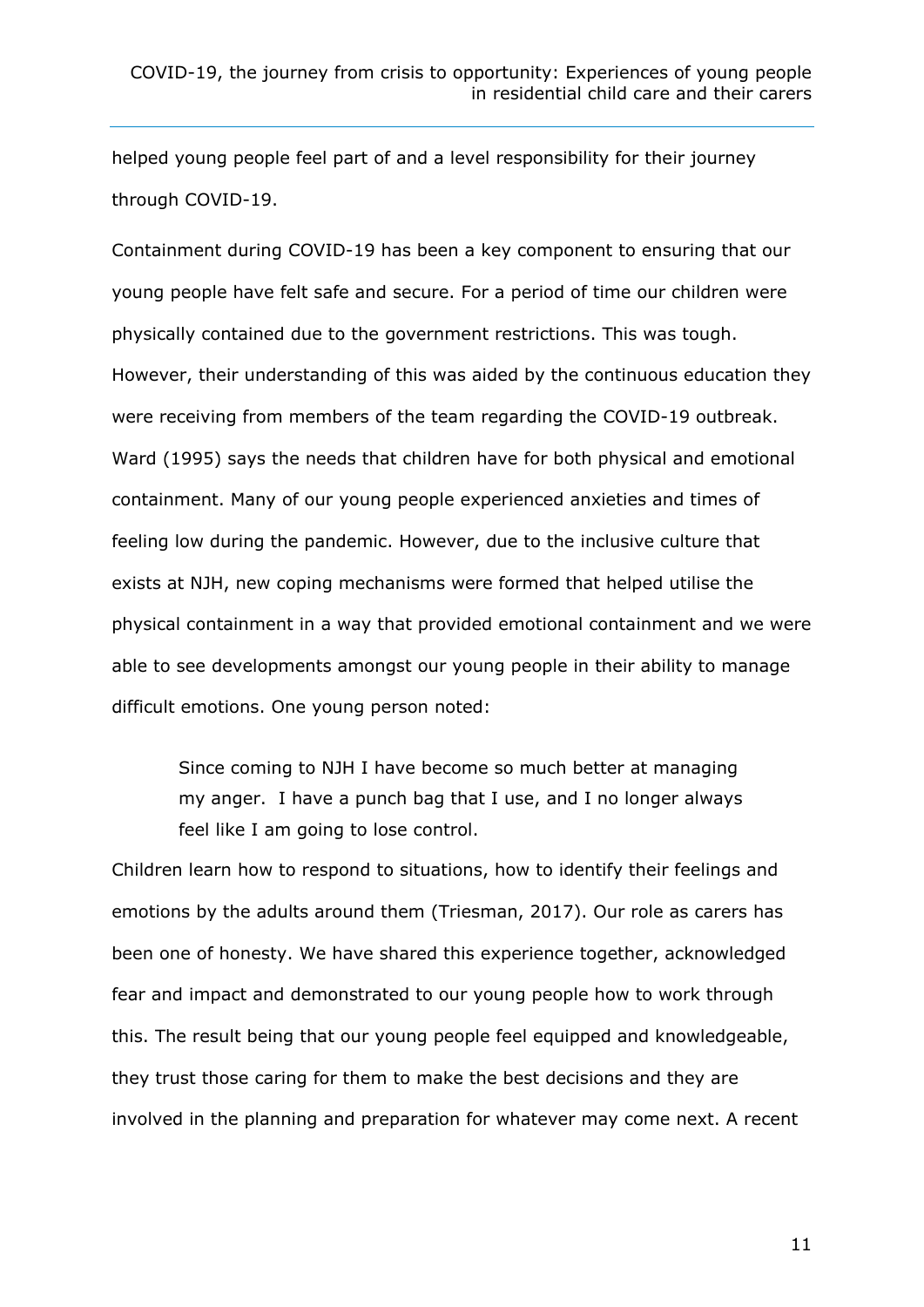period of isolation following a positive COVID-19 test within the house saw just how valuable this collaboration had been.

## **Conclusion**

Our journey through Covid-19 is not over. Far from it. We have experienced many challenges along the way but have held strong in our belief that out of every situation there is an opportunity. Learning and growing from each and every experience, reflecting on our decision's together and individually has allowed the young people and team to create new ways of being. New approaches to challenges and a new outlook for the future. Viktor Frankl (2004), talks about man's search for meaning as being the primary motivation for life. The sense of having a purpose to life that is beyond what you are presently living encourages hope and aspiration. COVID-19 is a tragedy of our time. Death, illness, isolation, panic, despair, and a sense of doom linger on as we continue through this time. Yet, despite this there is a hopefulness. A sense of worth, value, importance, and opportunity. COVID-19 has been powerful in reframing our relationships and enhancing our purpose and that of our young people. So as the journey continues, we will endeavour to not forget or minimise the tragic aspects of this virus but to not be defeated by it. Building and developing new opportunities and experiences and being curious about where this journey will take us next.

### **References**

Bird, V. & Eichsteller, G. (2011). The relevance of social pedagogy in working with young people in residential care, *Good Enough Caring Journal 9.* Retrieved from [www.goodenoughcareing.com/journalindexaspx](http://www.goodenoughcareing.com/journalindexaspx)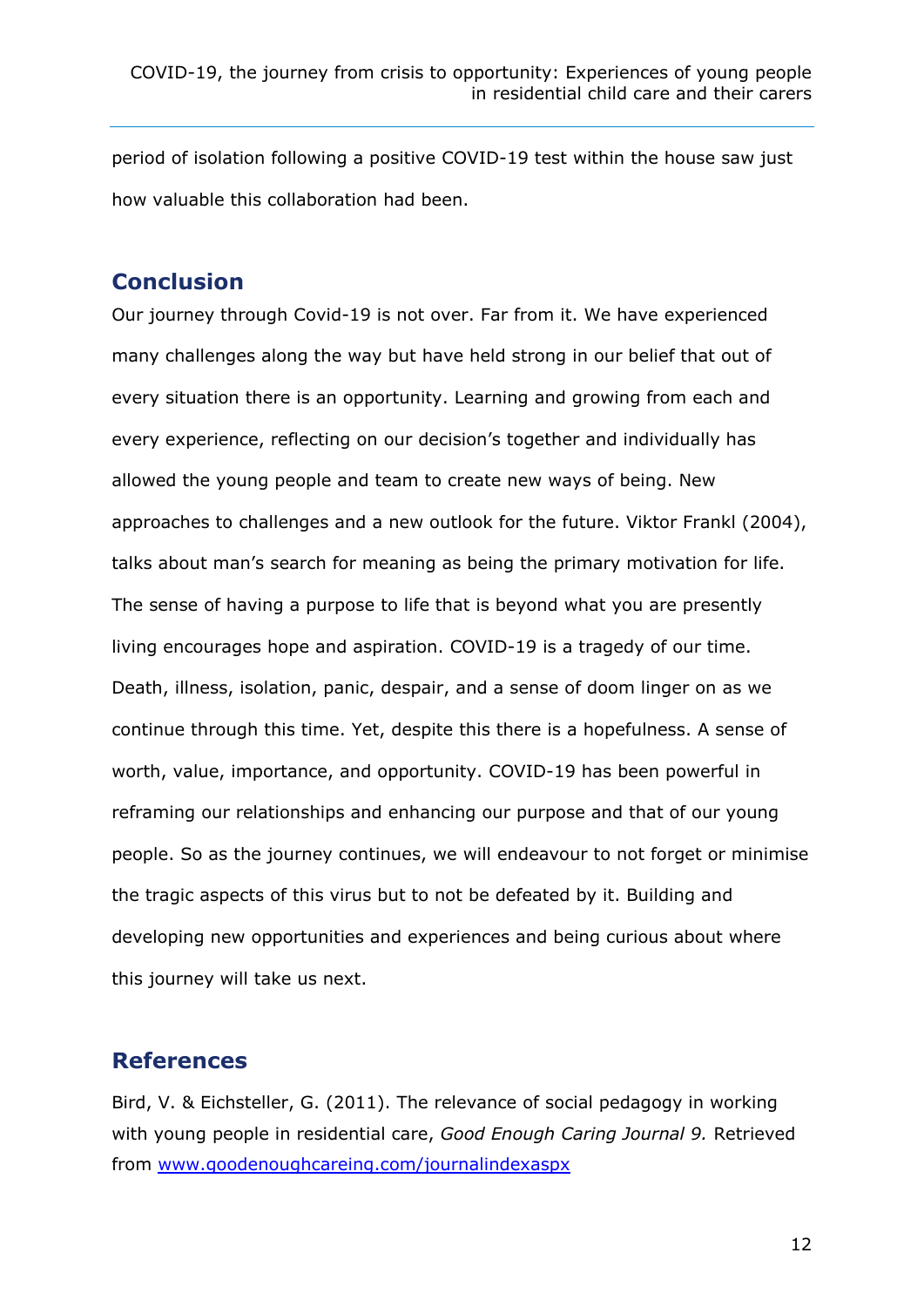Care Inspectorate (2018). *Animal magic: The benefits of being around and caring for animals across care settings*. Retrieved from [https://hub.careinspectorate.com](https://hub.careinspectorate.com/) 

Charfe, L. & Gardner A. (2019). *Social pedagogy and social work*. London: Sage.

Eichsteller, G. & Holthoff, S. (2010). *Social pedagogy training pack.* Thempra Social Pedagogy Community Interest Company.

Frankl, V.E. (2000). *Man's search for ultimate meaning*. London: Rider.

Garfat, T. & Fulcher, L. C. (2011). Characteristics of a child and youth care approach. *Relational Child and Youth Care Practice, 24*(1/2), 7.

Jack, G. (2010). Place matters: The significance of place attachments for children's well-being. *British Journal of Social Work, 40*(3)*,* 755-71. doi:

10.1093/bjsw/bcn142

Kohlberg, L. (1984). *The psychology of moral development: The nature and validity of moral stages.* San Francisco, CA: Harper & Row.

Kornerup, H. (Ed.) (2009). *Milieu-therapy with children: Planned environmental therapy in Scandinavia.* London: Karnac Books

Nettle, D. (2005). *Happiness: The science behind your smile.* Oxford: Oxford University Press.

Smith, M. (2015). Working in the 'lifespace'. *SIRCC In residence.* Retrieved from [https://www.celcis.org/files/8614/3878/4830/In-residence-a\\_series-of-12](https://www.celcis.org/files/8614/3878/4830/In-residence-a_series-of-12-papers.pdf) [papers.pdf](https://www.celcis.org/files/8614/3878/4830/In-residence-a_series-of-12-papers.pdf)

Steckley, L. (2012). Touch, physical restraint and therapeutic containment in residential child care. *British Journal of Social Work, 42*(3), 537-555. doi: 10.1093/bjsw/bcr069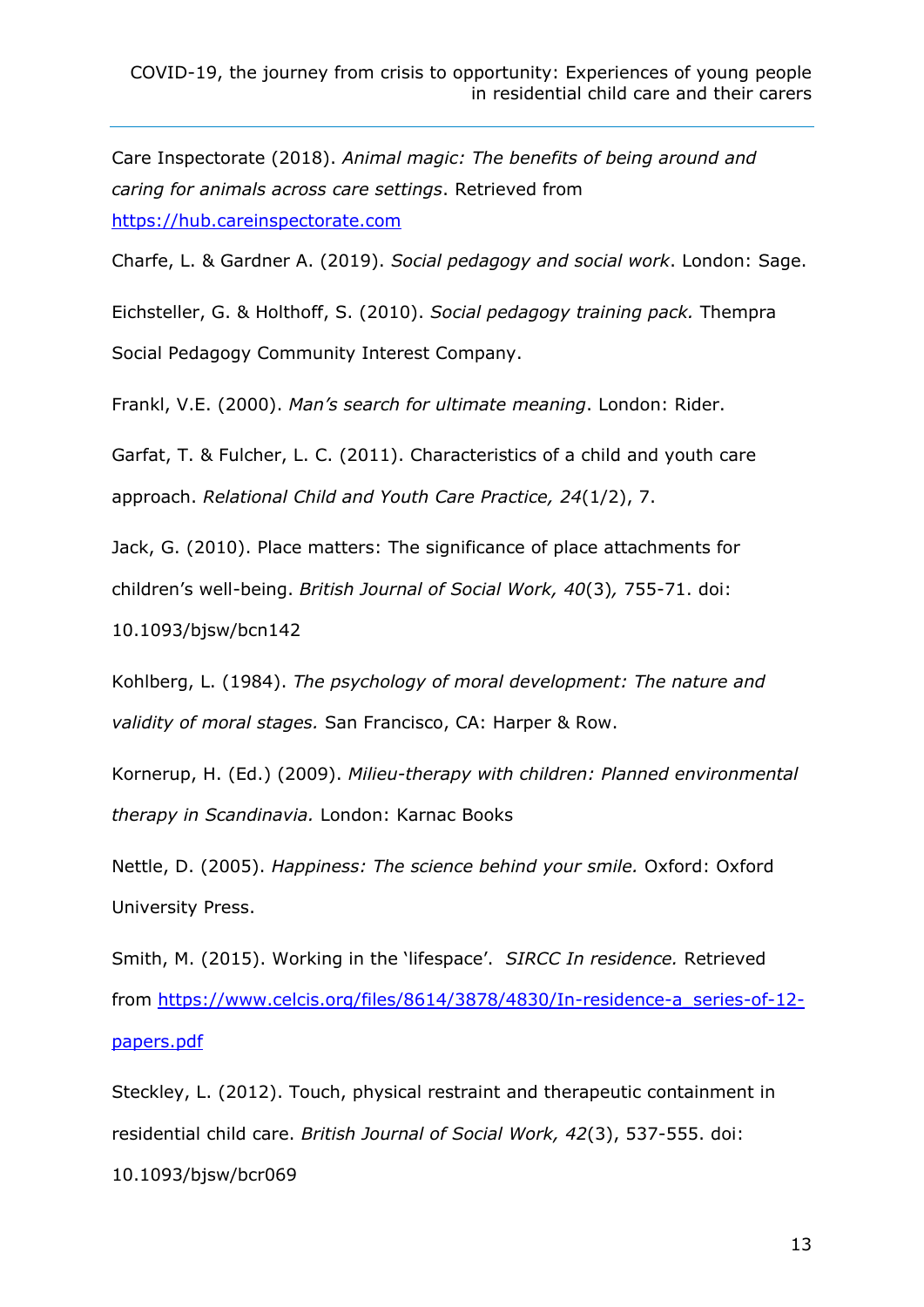Triesman, K. (2017). *Working with relational and developmental trauma in children and adolescents*. London: Routledge.

Ward, A. (1995). The impact of parental suicide on children and staff in residential care: A case study in the function of containment. *Journal of Social Work Practice, 9*(1), 23-32. doi: 10.1080/02650539508413986

## **About the authors**

Elaine Hamilton is an MPhil (psychology) graduate of the University of Glasgow, Elaine has 15 years' experience working at all levels within the field of residential child care, social work and educational psychology. She is the author of Life Story Approaches and Relationships within Residential Child Care: A Practice Reflection. She is service manager at Nether Johnstone House residential child care services, and is currently working on her dissertation on life story work in the residential setting for the MSc (advanced residential child care) at the University of Strathclyde.

Niamh Miller has been a residential child care worker at Nether Johnstone House for 16 months. A fourth-year social work student at Glasgow Caledonian University, she has recently begun preparations for her dissertation on the use of language in residential child care, focussing on the use of 'love' and its impact on the development of an individual. Niamh responded to the Covid-19 pandemic by choosing to work full time to support the young people and her colleagues in the house. Niamh's ambition is to gain a wider experience in social work in order to influence policy making.

Natasha Davidson is a 17 year old girl who has lived at NJH for over 3 years but has lived experience of the care system for 15 years. Natasha is currently looking forward to the future post covid & after a long period of absence from Education is excited to be starting college at the end of the month.